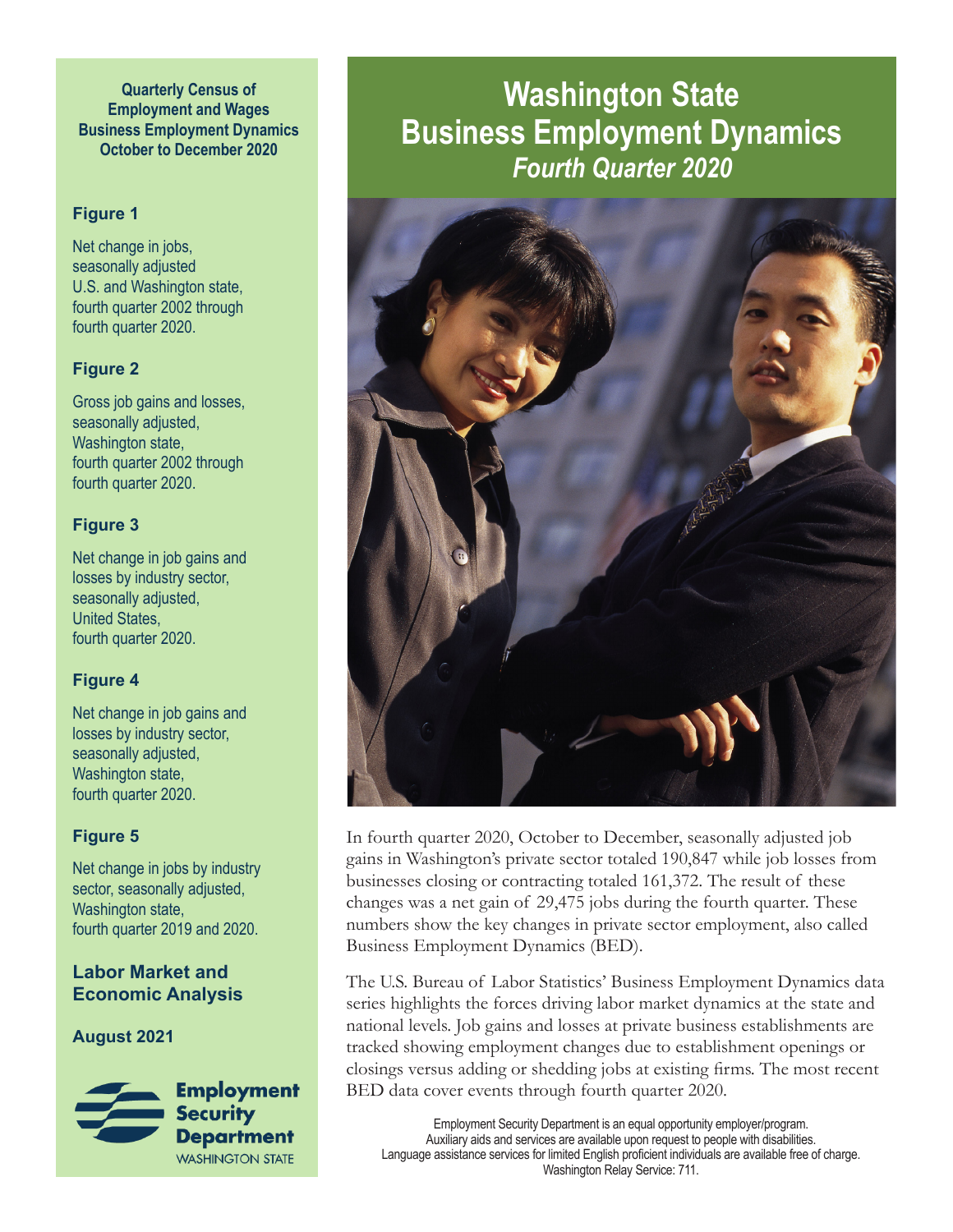# **Net job gains continue for the state and nation in fourth quarter 2020**

Nationally, job gains exceeded job losses in 47 states for a net private sector employment gain of 2,043,000. The number of jobs gained during the fourth quarter were less than the 3,903,000 jobs gained during the previous quarter. Added together, the number of jobs gained in the third and fourth quarters have recovered roughly 41 percent of the jobs lost during the second quarter. Washington state gained 29,475 jobs. The increase for Washington continues to help offset the sharp downturn from the second quarter when the state lost 329,174 jobs.

*Figure 1* depicts the changing business employment dynamic and compares Washington state to national trends. On a national and state basis, net job gains and losses are sensitive to the business cycle. During the 2007 recession, net job losses increased before bottoming out in first quarter 2009. Net job growth resumed in second quarter 2010 and carried through until the next recession, resulting from efforts to reduce the effects of the pandemic. Job growth had begun to pick up in third quarter 2020 for the state and nation, helping to confirm the end of the COVID-19 recession in April.

#### **Figure 1.** Net change in jobs, seasonally adjusted United States and Washington state, fourth quarter 2003 through fourth quarter 2020 Source: U.S. Bureau of Labor Statistics, Business Employment Dynamics data series





**Note:** Shaded areas are U.S. recession periods.

At the national level, gross job gains were 8.8 million at opening and expanding establishments. Closing and contracting establishments lost 6.7 million jobs. Gross job losses were 5.7 percent of private sector employment. Opening establishments provided 1.7 million jobs. Washington state gained 190,847 jobs from new and expanding private businesses and lost 161,372 jobs from businesses closing or contracting for a net gain of 29,475 jobs in fourth quarter 2020. This compares to a net gain of 69,633 jobs in third quarter 2020 and a net gain of 23,187 jobs in fourth quarter 2019.

# **For more on the Business Employment Dynamics data series, visit:** *[www.bls.gov/bdm](http://www.bls.gov/bdm)* **More labor market information is available at:** *[www.esd.wa.gov/labormarketinfo](http://www.esd.wa.gov/labormarketinfo)*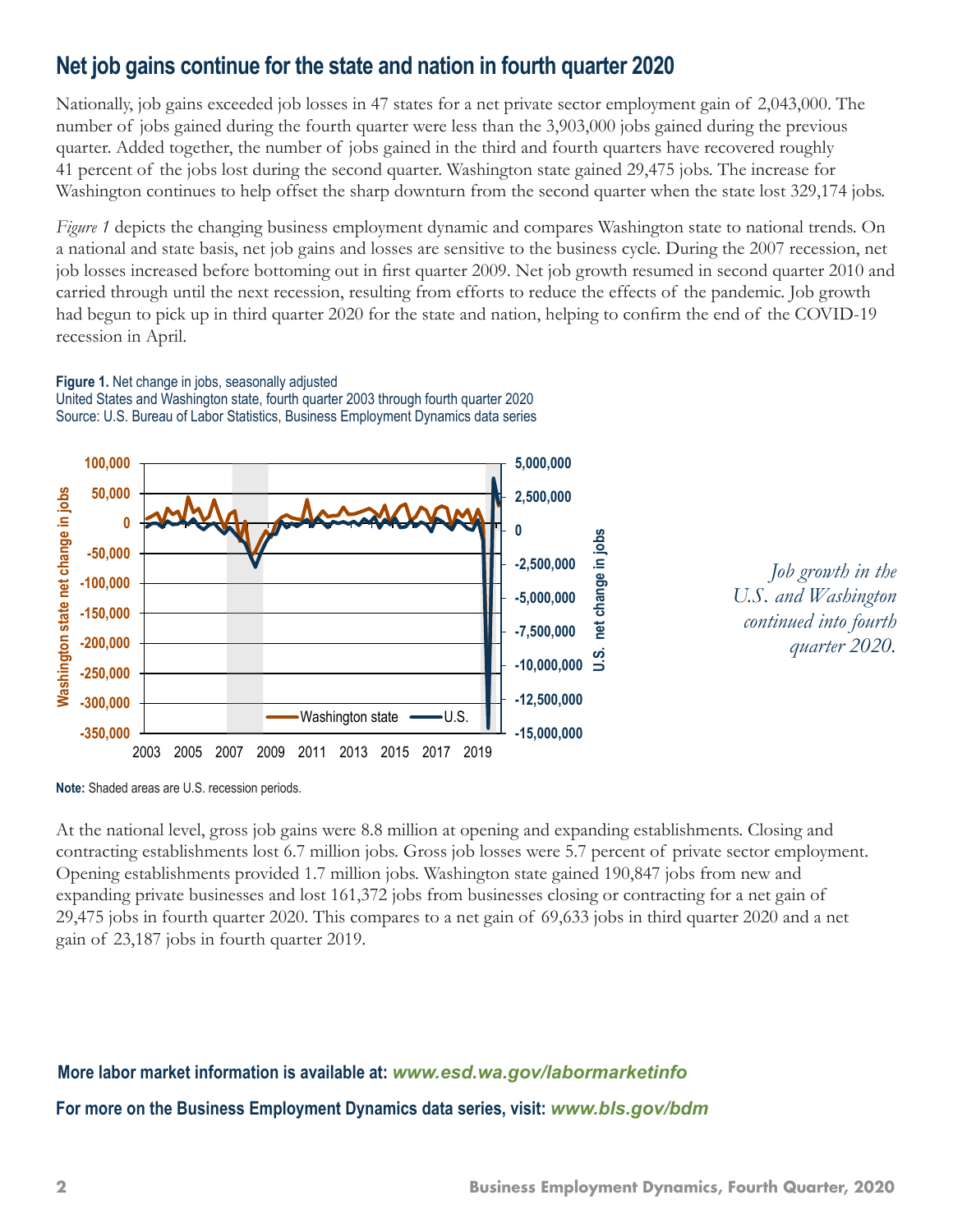*Figure 2* shows the quarterly pattern of gross job gains and losses in Washington state.







**Note:** Shaded areas are U.S. recession periods.

### **Nationally, gross job gains exceeded gross job losses in every major industry**

The data in *Figure 3* illustrate the net change in industry employment for the U.S. Total private sector employment rose by 2,043,000 in fourth quarter 2020. Service-providing industries had a seasonally adjusted net gain of 1,751,000 jobs and goods-producing industries posted a net gain of 292,000 jobs. In fourth quarter 2020, 13 industry sectors reported job gains compared with 11 reporting gains during fourth quarter 2019.



Source: U.S. Bureau of Labor Statistics, Business Employment Dynamics data series



*Professional and business services reported the most net gains while natural resources and mining reported the fewest net gains in fourth quarter 2020.*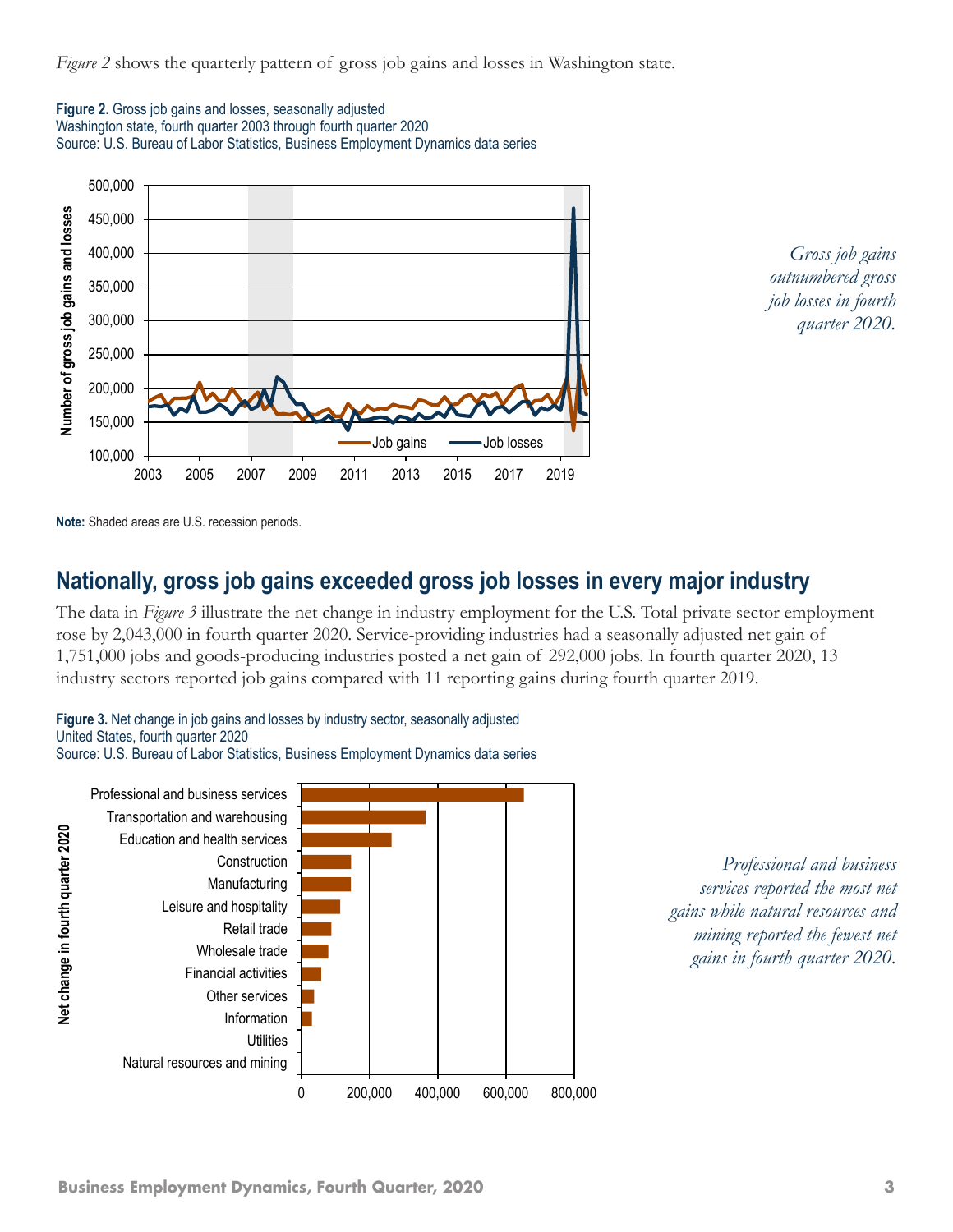# **Washington state industry employment**

*Figure 4* shows net employment changes in Washington state industry sectors. Total private sector employment had a net increase of 29,475. Nine industry sectors reported net job gains in fourth quarter 2020 and two industry sectors showed job losses. The top three industry sectors showing job gains were professional and business services with a gain of 14,197, followed by construction (7,066) and education and health services (5,196). The industry that experienced the most job losses was leisure and hospitality (-15,133).



Total private Professional and business services Net change in fourth quarter 2020 **Net change in fourth quarter 2020 Construction** Education and health services Transportation and warehousing Retail trade Wholesale trade Financial activities Information Other services (exc. public admin.) Manufacturing Leisure and hospitality



*In Washington state, professional and business services, construction, and education and health services had the most job gains in fourth quarter 2020.*

Comparing fourth quarter 2020 to fourth quarter 2019 in Washington state (*Figure 5*):

- Eight of 11 private industry sectors had higher net gains in fourth quarter 2020 compared with fourth quarter 2019.
- Professional and business services had the largest net gain from year to year with a gain of 14,197 jobs in fourth quarter 2020 compared with a gain of 2,177 in fourth quarter 2019.
- Leisure and hospitality had the largest net decline from year to year with a loss of 15,133 jobs in fourth quarter 2020 compared with a gain of 1,966 in fourth quarter 2019.

**Note:** data for natural resources, mining and utilities are not disclosed in order to maintain employer confidentiality.

**Figure 5**. Net change in jobs by industry sector, seasonally adjusted Washington state, fourth quarter 2019 and 2020 Source: U.S. Bureau of Labor Statistics, Business Employment Dynamics data series



*Washington had more jobs gained in eight industries and fewer jobs gained in three industries in fourth quarter 2020 compared with fourth quarter 2019.*